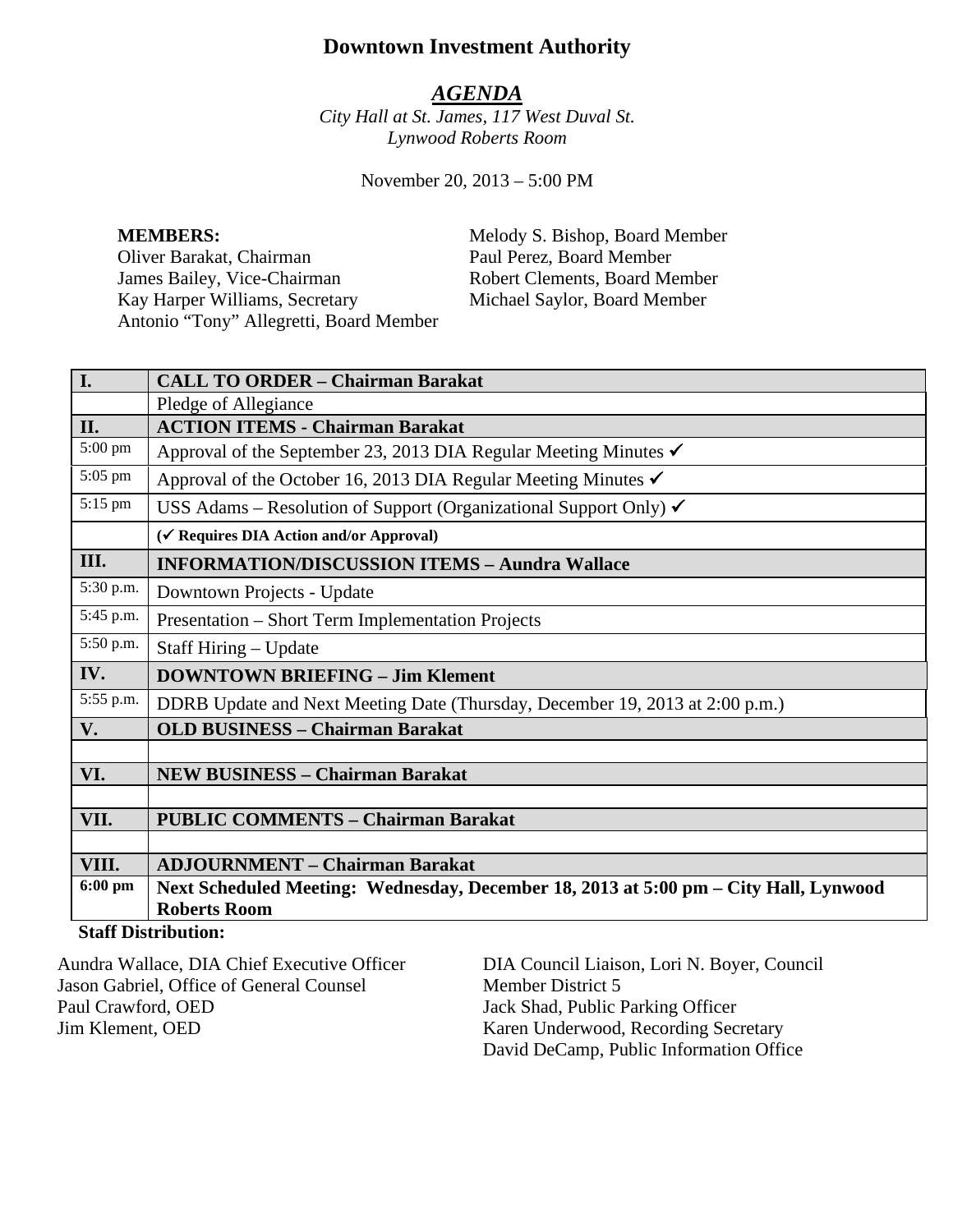

**Downtown Investment Authority**

**City Hall at St. James 117 West Duval St., Lynwood Roberts Room**

*Wednesday, November 20, 2013 – 5:00 p.m.*

## *MEETING MINUTES*

**Board Members Present:** Chairman O. Barakat, J. Bailey, M. Bishop, T. Allegretti, M. Saylor and K. Harper Williams

**Board Members Not Present:** P. Perez, and R. Clements

**Office of General Counsel:** John Sawyer

**Council Members Present:** Council Member Lori Boyer, District 5

**Attendees:** Aundra Wallace, DIA, Chief Executive Officer; Paul Crawford, OED Deputy Director; Karen Nasrallah, OED Staff; Alex Rudzinski, OED Staff; and Karen Underwood, Recording **Secretary** 

## **I. CALL TO ORDER**

Chairman Barakat called the meeting to order at approximately 5:10 p.m.

## **II. ACTION ITEMS/INFORMATION ITEMS**

## **APPROVAL OF THE SEPTEMBER 23, 2013 DIA MEETING MINUTES APPROVED UNANIMOUSLY 6-0**

Vice Chairman Bailey noted to change page 1, under information items, the words from North Carolina to South Carolina.

## **APPROVAL OF THE OCTOBER 16, 2013 DIA MEETING MINUTES APPROVED UNANIMOUSLY 6-0**

Chairman Oliver Barakat discussed what occurred at the LUZ Committee Meeting on Tuesday, November 19, 2013. The demolition permits were not approved in LUZ for the Bostwick Building. Over a year ago, a resolution was made to City Council urging them not to permit the demolition.

## **USS CHARLES ADAMS – RESOLUTION OF SUPPORT (ORGANIZATIONAL SUPPORT ONLY)**

A proposed resolution of support was distributed to the board members. Ordinance 2013-408 was introduced to City Council on June 11, 2013 and was approved on August 13, 2013. The Jacksonville Historic Naval Ship Association (JHNSA) has also asked the DIA to approve the resolution.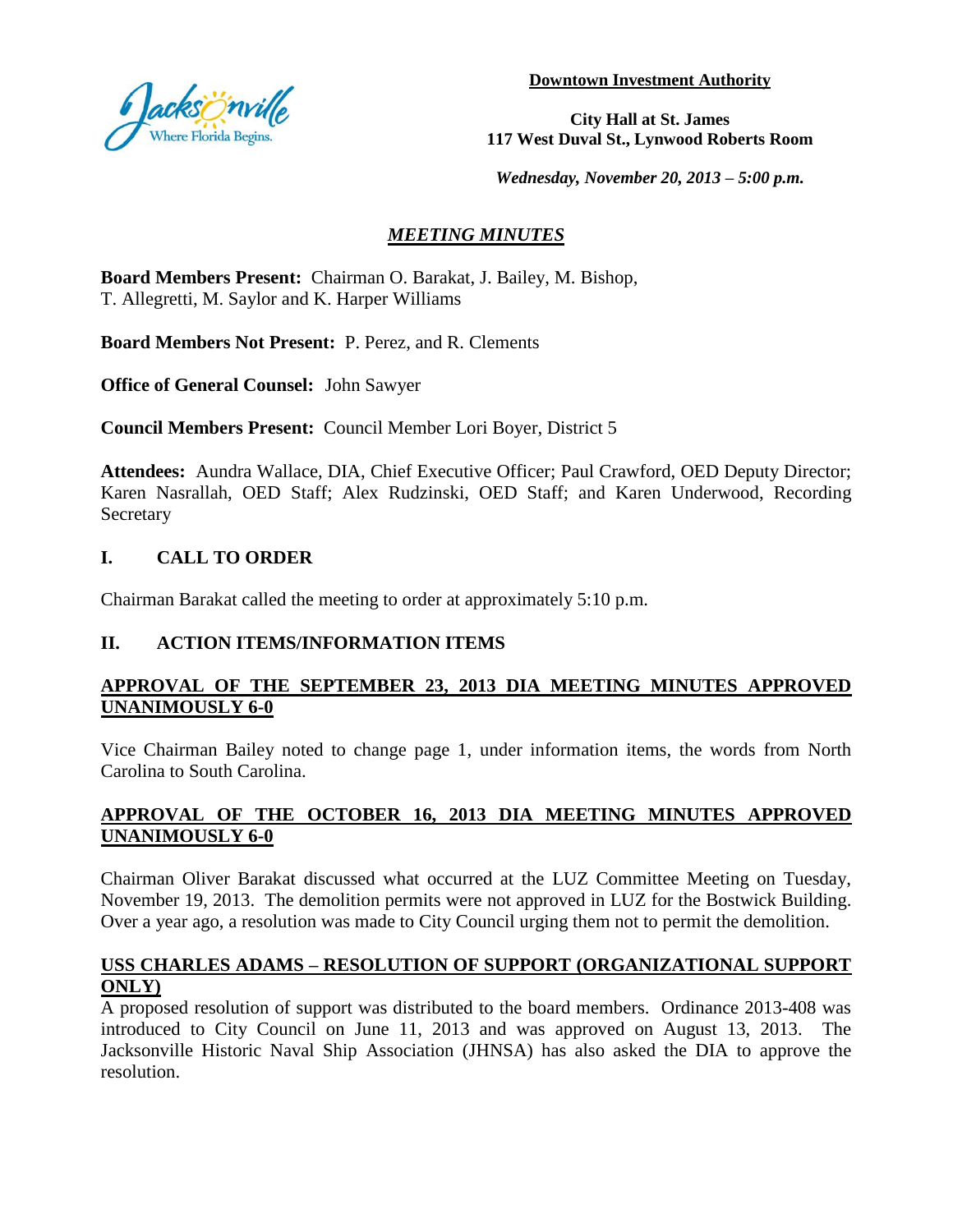Downtown Investment Authority November 20, 2013 Page 2 of 7

Board Member Michael Saylor had several meetings with this group to evaluate the project. Aundra Wallace commented that the entire team, which is a non-profit organization, is going to raise \$3.2 million to bring the ship to Jacksonville. The members of their team have taken out lines of credits with financial institutions in order to do renovations and repairs. This is not an investment from the DIA. The team needs to negotiate a lease for the docking of the ship.

Board Member Bishop wanted clarification on section 1 on the back page stating "true and correct". Jason Gabriel responded that that statement is used on other resolutions and that term was used from the ordinances from City Council.

Board Member Bishop also wanted clarification of the back page, stating whereas, the Downtown Investment Authority deems that the JHNSA's efforts to bring the retired naval vessel USS Charles F. Adams to downtown Jacksonville as a floating museum and tourist attraction is deserving of the support of this body.

Vice Chairman Bailey inquired about the negotiation of the lease. He also asked if the location affects the ability to raise money.

Daniel Bean, President of JHNSA, stated that it makes it easier for them to satisfy the Navy standards for financial stability because it alleviates the first threshold of them having build a Stateof-the-art pier on the Southbank immediately. Once the ship arrives, it would be easier for other donors to step in and see the value of it.

**A MOTION WAS MADE BY BOARD MEMBER SAYLOR AND SECONDED BY BOARD MEMBER BISHOP APPROVING THE RESOLUTION OF THE DOWNTOWN INVESTMENT AUTHORITY RECOMMENDING SUPPORT OF ORDINANCE 2013-408- E. THE MOTION PASSED UNANIMOUSLY 6-0.**

### **III. INFORMATION/DISCUSSION ITEMS**

## **DOWNTOWN PROJECTS UPDATES – AUNDRA WALLACE**

Aundra Wallace updated the board on the downtown projects

- Unity Plaza. The developer is seeking assistance from DIA regarding approval at City Council.
- Laura Street Trio This project is ongoing and in the underwriting process. The project is progressing. The City and the DIA has submitted letters to the Department of the Treasury for them to receive a certification of the building history. They hope to have designation from the Department of the Treasury in the next couple of weeks.
- Gorman & Gorman Company has submitted a proposal for Sax Seafood and will be meeting with them on Friday, November 22, 2013.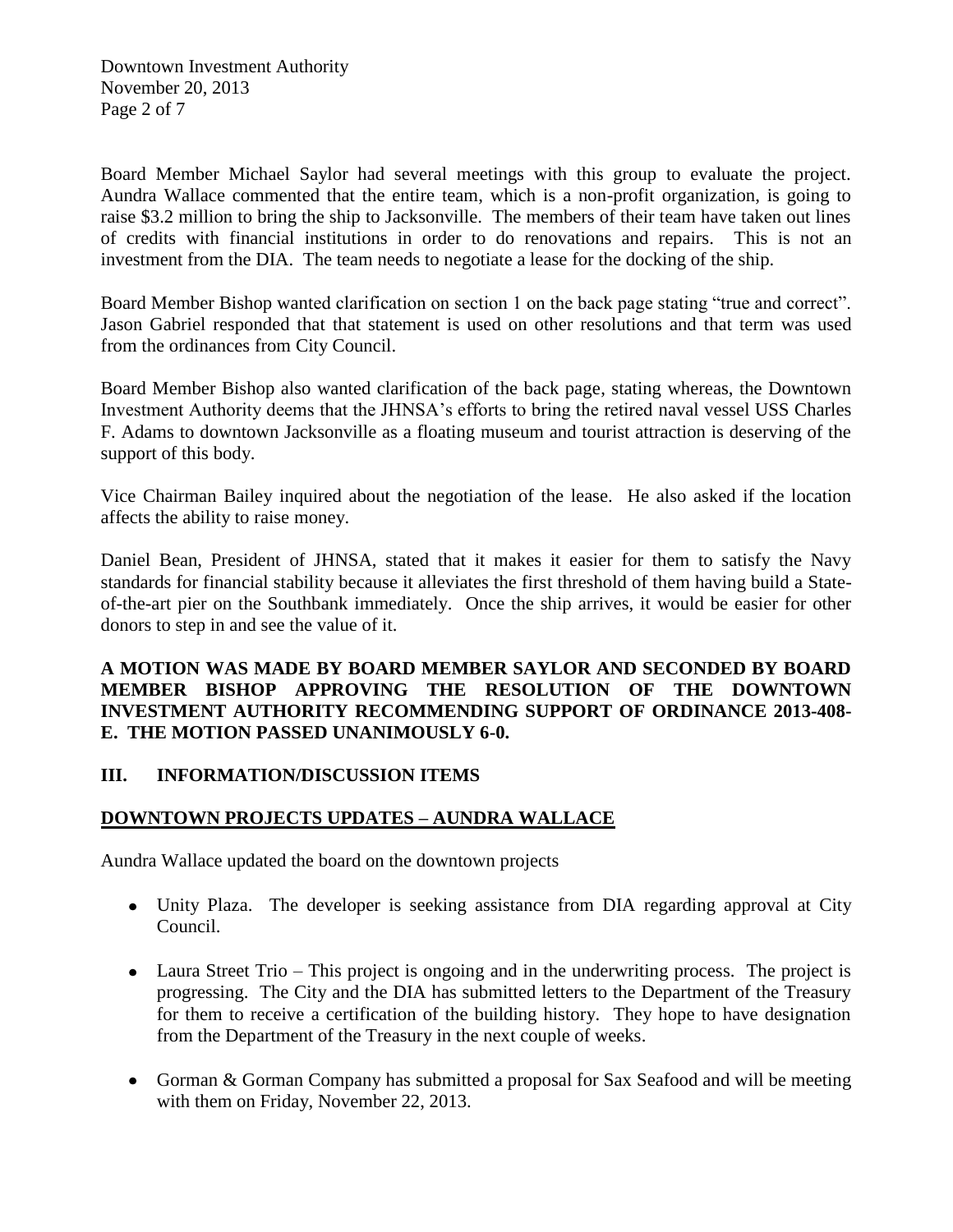- The Shipyards will be formulated through the CRA workshop planning process to propose recommended strategies.
- The Old Main Library. Mr. Wallace has met with the architects for the project. Plans are being reviewed and will be processed through DDRB. He also met with the developers for the building, who are seeking market tax credits.
- Downtown Beautification Infrastructure Retail Enhancement. A presentation will be upcoming

Board Member Bishop inquired about Unity Plaza. She stated that they had to resubmit for final approval. Aundra Wallace replied that there was a conversation regarding the conceptual plan. It was moved to a special meeting date. Vice Chairman Bailey noted that the DDRB special meeting was on Tuesday, 11/12, at 2:00 p.m. and adjourned in five minutes.

Council Member Boyer pointed out that Unity Plaza is satisfied with the fact that their funding is being approved through DDRB. She noted another issue that has become an obstacle. There is a threshold amount of their development activity to occur before they can receive a certain amount of infrastructure funding from the City. There is a piece of legislation that is being introduced that would recognize the contributions that they have made as being adequate.

## **PRESENTATION – SHORT TERM IMPLEMENTATION PROJECTS \_\_\_\_\_\_\_\_\_\_\_\_\_\_\_\_**

Lara Diettrich presented the Downtown Investment Authority immediate targets for signage, lighting, beautification, and the Retail Enhancement Program.

- The kick start will begin during the first quarter of 2014
- Overlap 4 targets focus areas for impact and efficiency
- Coordinate implementation (e.g., Public Works, JEA, JSO, P&DD, Parks & Rec., Cultural Council)
- Follow up with DIA Board in December 2013

Mr. Wallace provided a memorandum regarding the Retail Enhancement Program. He asked Board Member Allegretti to refer the program to the Downtown Experience Committee on Friday, December 6, 2013, at 4:00 p.m., and to respond back to the DIA regular meeting on December 18, 2013, at 5:00 p.m. He stated that having a Retail Enhancement Program would create a momentum of recruiting and retaining restaurants, retail businesses and other creative office spaces in the Northbank urban core. This program has been designed to mimic a recoverable grant. If an owner has a five-year lease, each year 20 percent of the grant will be forgiven until the end of the grant cycle.

Board Member Melody Bishop inquired if the Economy Committee could be included in the meeting. That way it would come from both groups. Chairman Barakat suggested having a joint committee meeting.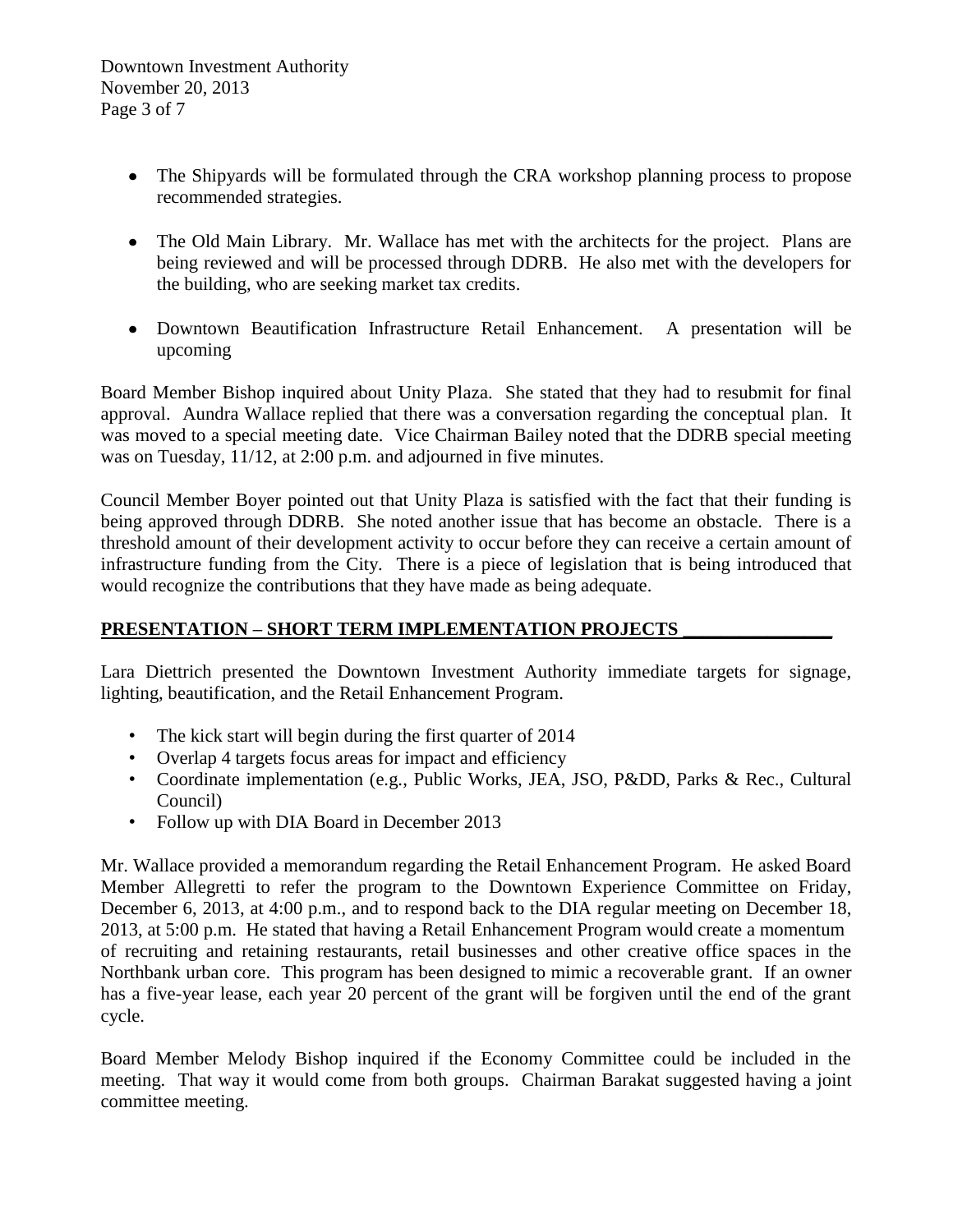Downtown Investment Authority November 20, 2013 Page 4 of 7

Aundra Wallace stated that he has been in consultation with Toney Sleiman, Sleiman Enterprises, concerning public/private/partnerships on a planning aspect for the Jacksonville Landing.

- 1. Community input will provide a framework to encourage public dialogue and comments relative to the plans for the Landing.
- 2. Connections. Evaluate the Landing within the broader context of its surroundings and its relationship to the waterfront. Key components include adjacent roads, parcels, and connectivity to the Northbank core.
- 3. Character and Architecture. Develop a level of excellence in building form and aesthetics to maximize this valuable and highly visible waterfront site.
- 4. Identify the mix of uses to ensure success with all users.

Timeline:

November 20, 2013, Gain input on the public meeting with consultation from the DIA Board December 9, 2013, Community Planning Workshop Date TBD, to review conceptual designs based on the public hearings January 6, 2014, to select desired outcomes January 13, 2014, to prepare for the DIA presentation on January 15, 2014

Jason Gabriel commented that that the community forum needs to be noticed as a public meeting.

Board Member Melody Bishop asked if funding would be expended by DIA. Aundra Wallace responded that there could very well be a sponsorship to do that. Sleiman has been engaged to do a design and is hoping that they would be involved.

Vice Chairman Bailey commented that Toney Sleiman has a project, an architect, a plan, and knows exactly what they want to do. The DIA is going to look into how it fits how they can enhance it and make it work.

Board Member Saylor mentioned that there was a similar process to what Mr. Wallace described in downtown Orlando. In 1978, the downtown Development Board in Orlando held a charette for Orange Avenue in Downtown Orlando. The American Institute of Architects acted as a facilitator and posted a statewide meeting.

The Board determined to go the AIA charette route.

Jason Gabriel wanted clarification on the public meeting. Aundra Wallace stated that the meeting is for public input.

Board Member Saylor commented that Mr. Sleiman has a long-term lease on the property and has the right to do whatever project he cares to do. He asked for community input. He explained that it is no longer a private sector project it is a public/private/partnership and they are about to launch the project into discussion of how the public/private/partnership moves ahead.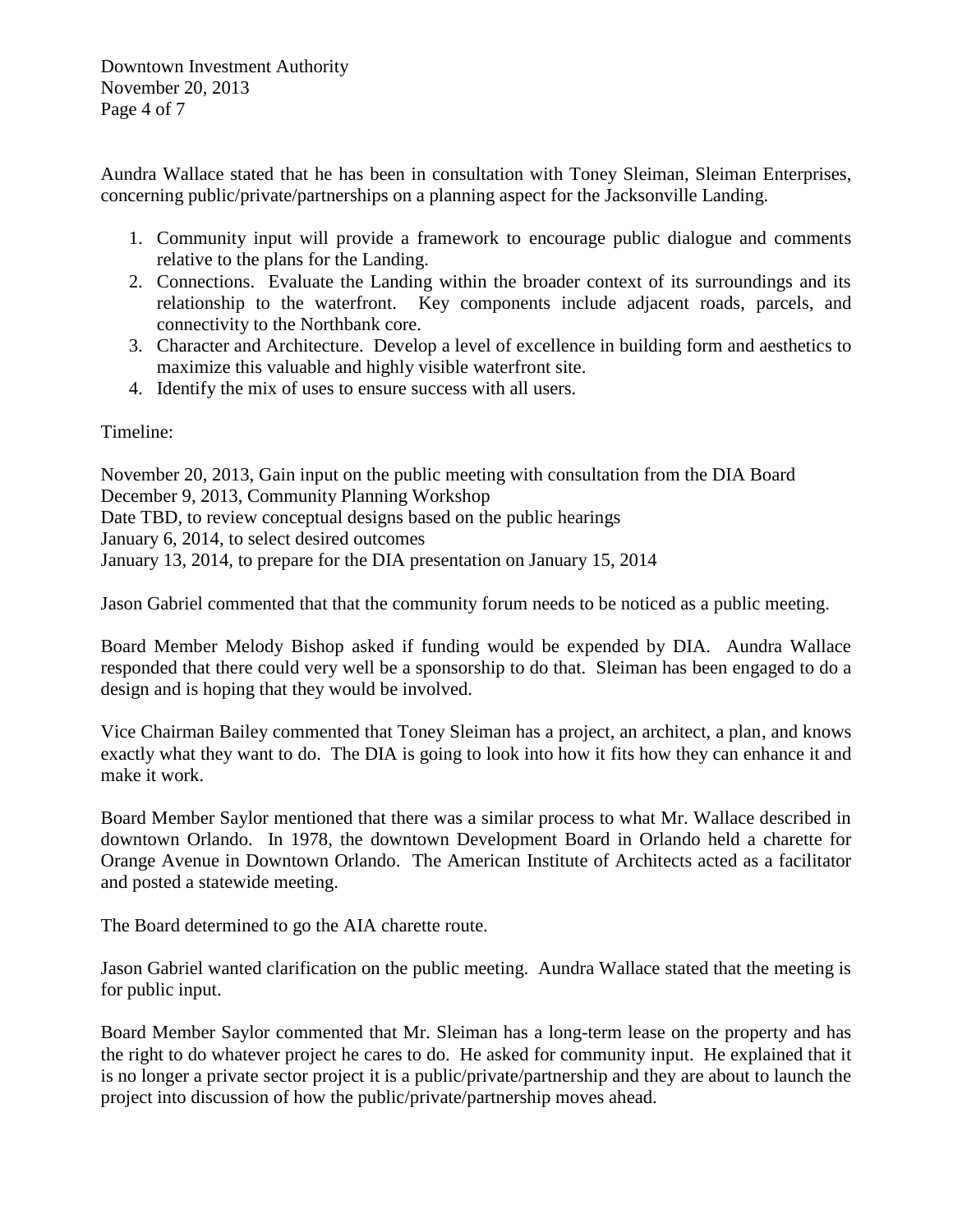Downtown Investment Authority November 20, 2013 Page 5 of 7

Chris Flagg, Flagg Design Studio, briefed the members on the Landing project. He stated that an RFP was initiated about four weeks ago.

It was called an informal RFP and was advertised through the COJ website. He called the procurement office and they informed him that it was for any projects under \$50,000.00. Flagg Design Studio, and Steve Lovett, ELM, were the only two respondents. Two days later, they both received a rejection letter from the City. He wanted to clarify the process.

Chris Flagg commented that moving forward, this process could either be eliminated, streamlined, or happen prior to the proposal submission. He stated that a lot of time and money goes into the process.

Aundra Wallace clarified that the DIA did not ask that OED put together this particular process on behalf of DIA. Procurement determined that they did not meet the terms and conditions of that RFP. Nevertheless, they have been trying to identify the right way to assist this project in downtown. Chairman Barakat stated that there is an attempt to move fast because the developer wants to expedite negotiations with the City of Jacksonville.

## **STAFF HIRING – UPDATE – AUNDRA WALLACE**

Aundra Wallace provided an update of the staff hiring. The positions for a Downtown Redevelopment Manager and Downtown Real Estate Analyst have been posted on the City's job website, FPZA, ICMA, IEDC, and IDA. He asked the board members to please contact him if they should know anyone who may be interested in these positions.

Theodore Carter, OED Executive Director, presented a Powerpoint in preparation for the London trip with the Chamber of Commerce. Todd Roobin, OED Manager of Film and Television, put together a four-minute video to show the Quality-of-life opportunities in Jacksonville, Florida. The purpose of the video is to highlight Downtown Jacksonville.

Board Member Melody Bishop asked if anyone has seen the presentations done by the Chamber of Commerce and that it may be interesting to see some of the scenes from them. Theodore Carter responded that that sounds like a good idea.

## **IV. DOWNTOWN BRIEFING – Jim Klement**

Mr. Klement provided an update from the November 7, 2013 DDRB regular meeting and the November 12, 2013, DDRB-2013-022, (2012-005), 220 Riverside, Unity Plaza special meeting.

## **V. OLD BUSINESS**

Vice Chairman Bailey addressed the Retail Enhancement Plan and incentives. He visited with the folks from the Connector and complimented them on their project. He hopes that the board listens, hears, supports, and accepts all offers. Chairman Barakat stated that there has been some dialogue with Mr. Wallace and the Connector group. Aundra Wallace pointed out that tomorrow at 3:00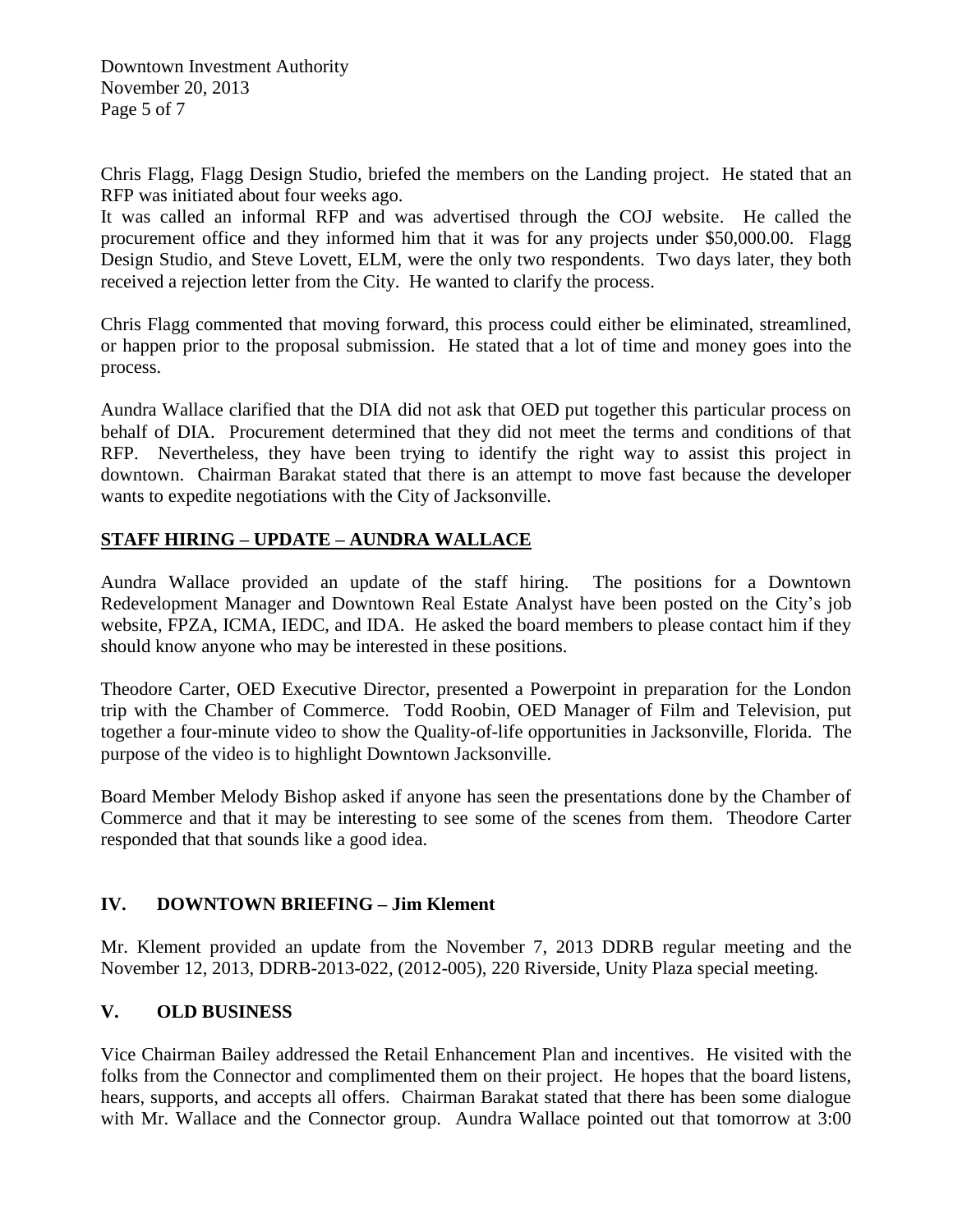Downtown Investment Authority November 20, 2013 Page 6 of 7

p.m. there will be a mandatory pre-proposal conference for the Hemming Plaza RFP, which will be held in Room 825 of the Ed Ball Building. Those interested in responding to the RFP must attend the pre-proposal conference. Board Member Michael Saylor will be attending the meeting to represent the DIA due to Mr. Wallace having a previous obligation at that time.

## **VI. NEW BUSINESS**

Vice Chairman Bailey discussed the funding application for the Riverwalk. The board needs to be updated.

Mr. Saylor stated that DVI is seeking underwriter approval for a holiday party in December.

# **VII. PUBLIC COMMENTS**

The floor was open for public comments.

- John Nooney voiced support for the 26' Berkman floating dock.
- Dane Baird addressed homeless issues and asked the board to start looking at all of the various communities. Board Member Allegretti is working with the Chamber and the United Way in studying a model in Los Angeles. He and Dane are attending committee meetings regarding homelessness. Chairman Barakat asked Lara Diettrich to consider a long-term remedy of the homeless situation downtown in the Business Improvement Plan. Board Member Allegretti stated that the providers are open to new ideas and direction on homelessness.
- Carnell Oliver stated concerns regarding downtown. He mentioned the sports and entertainment district having the shipyards, but they may not have the capital to do projects. He would love to see basketball tournaments for all of the high schools in Jacksonville.
- Lara Diettrich stated that there was a Savannah College of Arts and Design (SCAD) workshop held from 1 p.m. to 3 p.m. in the Ed Ball Building with the Planning Department. Mr. Wallace and Lara Diettrich shared an idea of bringing institutional academia downtown.
- Eddie Berrang, with the Connector, discussed an opportunity to make the downtown life easier by improved community perception. He has an idea to help revitalize Downtown Jacksonville; a Friday and Saturday night nonstop bus service between the Urban Core and the Beaches.

# **VIII. ADJOURNMENT**

There being no further business, Chairman Barakat adjourned the meeting at approximately 7:50 p.m.

The next regularly scheduled DIA meeting is scheduled for Wednesday, December 18, 2013, at 5:00 p.m.